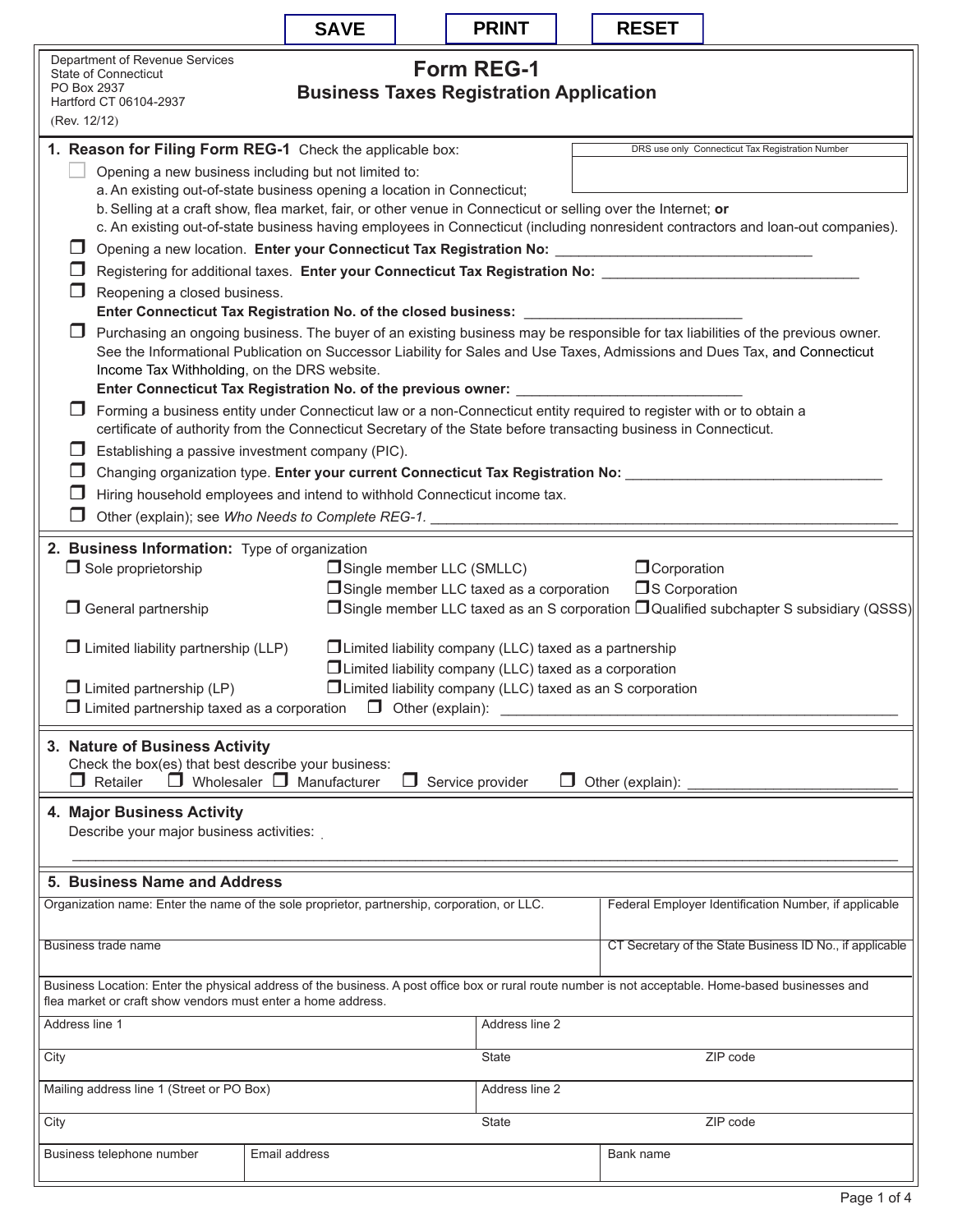| 6. List All Owners, Partners, Corporate Officers, or LLC Members Attach a separate sheet if needed.                                                                                                         |               |                     |                       |  |  |  |  |
|-------------------------------------------------------------------------------------------------------------------------------------------------------------------------------------------------------------|---------------|---------------------|-----------------------|--|--|--|--|
| Name (last, first, middle initial)                                                                                                                                                                          | Title         |                     |                       |  |  |  |  |
| Home address line 1 (street)                                                                                                                                                                                |               | Home address line 2 |                       |  |  |  |  |
| City                                                                                                                                                                                                        | <b>State</b>  | ZIP code            | Home telephone number |  |  |  |  |
| SSN                                                                                                                                                                                                         | Date of birth | Bank name           |                       |  |  |  |  |
| Name (last, first, middle initial)                                                                                                                                                                          |               |                     | Title                 |  |  |  |  |
| Home address line 1 (street)                                                                                                                                                                                |               | Home address line 2 |                       |  |  |  |  |
| City                                                                                                                                                                                                        | <b>State</b>  | ZIP code            | Home telephone number |  |  |  |  |
| SSN                                                                                                                                                                                                         | Date of birth | Bank name           |                       |  |  |  |  |
| Name (last, first, middle initial)                                                                                                                                                                          |               |                     | Title                 |  |  |  |  |
| Home address line 1 (street)                                                                                                                                                                                |               | Home address line 2 |                       |  |  |  |  |
| City                                                                                                                                                                                                        | <b>State</b>  | ZIP code            | Home telephone number |  |  |  |  |
| <b>SSN</b>                                                                                                                                                                                                  | Date of birth | Bank name           |                       |  |  |  |  |
| Name (last, first, middle initial)                                                                                                                                                                          |               |                     | Title                 |  |  |  |  |
| Home address line 1 (street)                                                                                                                                                                                |               | Home address line 2 |                       |  |  |  |  |
| City                                                                                                                                                                                                        | <b>State</b>  | ZIP code            | Home telephone number |  |  |  |  |
| SSN                                                                                                                                                                                                         | Date of birth | Bank name           |                       |  |  |  |  |
| 7. Income Tax Withholding                                                                                                                                                                                   |               |                     |                       |  |  |  |  |
| Are you an employer that transacts business or maintains an office in Connecticut and intends<br>to pay wages to resident employees or nonresident employees who work in Connecticut? [2] Yes<br><b>No</b>  |               |                     |                       |  |  |  |  |
| If you have a Connecticut tax registration number for withholding for another location<br>and intend to file withholding for this new location under that number, enter that number                         |               |                     |                       |  |  |  |  |
| Are you an out-of-state company voluntarily registering to withhold Connecticut<br>income tax for your Connecticut resident employees who work outside of Connecticut?   Yes<br>No                          |               |                     |                       |  |  |  |  |
| Do you intend to withhold Connecticut income tax from pension plans, annuity plans,<br>Yes<br>No                                                                                                            |               |                     |                       |  |  |  |  |
| Do you pay nonresident athletes or entertainers for services they render in Connecticut?<br>Yes<br>No                                                                                                       |               |                     |                       |  |  |  |  |
| Do you only have household employees and wish to withhold Connecticut income tax?<br>No<br>Yes                                                                                                              |               |                     |                       |  |  |  |  |
| Do you only have agricultural employees and wish to withhold Connecticut income tax?<br>Yes<br>No                                                                                                           |               |                     |                       |  |  |  |  |
| If Yes, do you file federal Form 943, Employer's Annual Tax Return for Agricultural Employees,<br>and wish to file Form CT-941, Connecticut Quarterly Reconciliation of Withholding, annually?<br>Yes<br>No |               |                     |                       |  |  |  |  |
| If you answered Yes to any of the income tax withholding questions,<br>$d$ d<br><b>V</b><br>V                                                                                                               |               |                     |                       |  |  |  |  |
| If you use a payroll service, enter the name of the payroll company:                                                                                                                                        |               |                     |                       |  |  |  |  |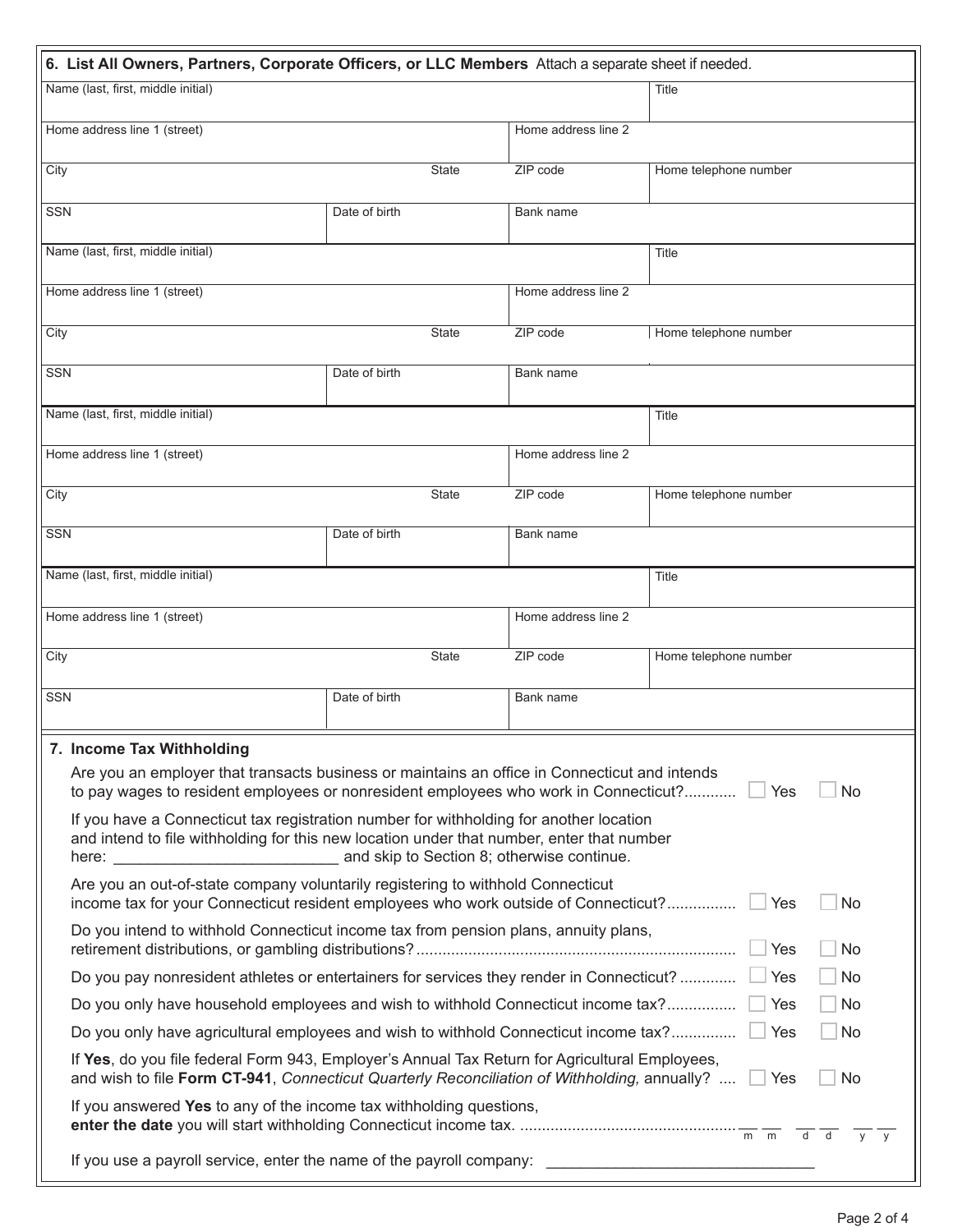| 8. Sales and Use Taxes<br>No.                                                                                                                                                                                                                                                                                                                                                                                                           |  |  |  |  |  |
|-----------------------------------------------------------------------------------------------------------------------------------------------------------------------------------------------------------------------------------------------------------------------------------------------------------------------------------------------------------------------------------------------------------------------------------------|--|--|--|--|--|
| Do you rent equipment or other tangible personal property to individuals or businesses                                                                                                                                                                                                                                                                                                                                                  |  |  |  |  |  |
| $\Box$ Yes<br><b>No</b>                                                                                                                                                                                                                                                                                                                                                                                                                 |  |  |  |  |  |
| $\Box$ No                                                                                                                                                                                                                                                                                                                                                                                                                               |  |  |  |  |  |
| Do you provide a taxable service in Connecticut? See the Informational Publication,<br>Getting Started in Business, and the Special Notice on Legislative Changes Affecting the Sales                                                                                                                                                                                                                                                   |  |  |  |  |  |
| $\Box$ Yes<br>⊥No                                                                                                                                                                                                                                                                                                                                                                                                                       |  |  |  |  |  |
| If you answered Yes to any of the sales and use taxes questions,<br>$d$ $d$                                                                                                                                                                                                                                                                                                                                                             |  |  |  |  |  |
| 8a Prepaid Wireless Service E 9-1-1                                                                                                                                                                                                                                                                                                                                                                                                     |  |  |  |  |  |
| Yes<br><b>No</b>                                                                                                                                                                                                                                                                                                                                                                                                                        |  |  |  |  |  |
| If you answered Yes, enter the date you will start to sell these in Connecticut.<br>m m<br>d d<br><b>V</b>                                                                                                                                                                                                                                                                                                                              |  |  |  |  |  |
| 9. Room Occupancy Tax                                                                                                                                                                                                                                                                                                                                                                                                                   |  |  |  |  |  |
| Do you provide lodging rooms for rent in a hotel, motel, or rooming house in Connecticut<br>Yes<br><b>No</b>                                                                                                                                                                                                                                                                                                                            |  |  |  |  |  |
| If you answered Yes, enter the date you will start to provide rooms for rent                                                                                                                                                                                                                                                                                                                                                            |  |  |  |  |  |
| m<br>m                                                                                                                                                                                                                                                                                                                                                                                                                                  |  |  |  |  |  |
| 10. Business Entity Tax Do not complete this section if the entity is liable for the corporation business tax.                                                                                                                                                                                                                                                                                                                          |  |  |  |  |  |
| The business entity tax applies to all of the following business types formed under Connecticut law and to those non-Connecticut entities<br>required to register with or obtain a certificate of authority from the Connecticut Secretary of the State before transacting business in the<br>state, whether or not the business has registered or filed a certificate of authority, as the case may be, with the Connecticut Secretary |  |  |  |  |  |
| of the State.<br>S corporations (Qualified subchapter S subsidiaries (QSSS) are not liable for the business entity tax.);                                                                                                                                                                                                                                                                                                               |  |  |  |  |  |
| Limited liability companies (LLCs or SMLLCs) — any limited liability company that is, for federal income tax purposes, either:                                                                                                                                                                                                                                                                                                          |  |  |  |  |  |
| Treated as a partnership if it has two or more members; or<br>Disregarded as an entity separate from its owner if it has a single member;                                                                                                                                                                                                                                                                                               |  |  |  |  |  |
| Limited liability partnerships (LLPs); and                                                                                                                                                                                                                                                                                                                                                                                              |  |  |  |  |  |
| • Limited partnership (LPs).                                                                                                                                                                                                                                                                                                                                                                                                            |  |  |  |  |  |
| Are you a business entity as described above?<br>Yes<br>N <sub>o</sub><br>Enter state you are organized under: ___                                                                                                                                                                                                                                                                                                                      |  |  |  |  |  |
| If not organized in Connecticut, enter the earlier of the date you started business in<br>Connecticut or the date you registered with the Connecticut Secretary of the State.                                                                                                                                                                                                                                                           |  |  |  |  |  |
| $\overline{m}$ $\overline{m}$                                                                                                                                                                                                                                                                                                                                                                                                           |  |  |  |  |  |
|                                                                                                                                                                                                                                                                                                                                                                                                                                         |  |  |  |  |  |
| 11. Corporation and Unrelated Business Income Taxes                                                                                                                                                                                                                                                                                                                                                                                     |  |  |  |  |  |
| Corporation Business Tax Do not complete this section if the entity is liable for the business entity tax.                                                                                                                                                                                                                                                                                                                              |  |  |  |  |  |
| <b>No</b><br>H                                                                                                                                                                                                                                                                                                                                                                                                                          |  |  |  |  |  |
| Yes<br><b>No</b>                                                                                                                                                                                                                                                                                                                                                                                                                        |  |  |  |  |  |
| Yes<br>$\vert$ $\vert$ No                                                                                                                                                                                                                                                                                                                                                                                                               |  |  |  |  |  |
| Have you received a determination from the Internal Revenue Services (IRS) that this<br>$\Box$ No                                                                                                                                                                                                                                                                                                                                       |  |  |  |  |  |
| If Yes, enclose a copy of your IRS letter of determination.                                                                                                                                                                                                                                                                                                                                                                             |  |  |  |  |  |
|                                                                                                                                                                                                                                                                                                                                                                                                                                         |  |  |  |  |  |
| If not a Connecticut corporation, enter the earlier of the date you started business in                                                                                                                                                                                                                                                                                                                                                 |  |  |  |  |  |
|                                                                                                                                                                                                                                                                                                                                                                                                                                         |  |  |  |  |  |
|                                                                                                                                                                                                                                                                                                                                                                                                                                         |  |  |  |  |  |
| <b>Unrelated Business Income Tax</b>                                                                                                                                                                                                                                                                                                                                                                                                    |  |  |  |  |  |
| Are you a federally exempt organization that has unrelated business income<br><b>No</b>                                                                                                                                                                                                                                                                                                                                                 |  |  |  |  |  |
|                                                                                                                                                                                                                                                                                                                                                                                                                                         |  |  |  |  |  |
|                                                                                                                                                                                                                                                                                                                                                                                                                                         |  |  |  |  |  |
| <b>Passive Investment Company (PIC)</b><br>Is this corporation a passive investment company as defined in Conn. Gen. Stat.§12-213(a)(27)? $\square$ Yes $\square$ No                                                                                                                                                                                                                                                                    |  |  |  |  |  |
|                                                                                                                                                                                                                                                                                                                                                                                                                                         |  |  |  |  |  |
|                                                                                                                                                                                                                                                                                                                                                                                                                                         |  |  |  |  |  |